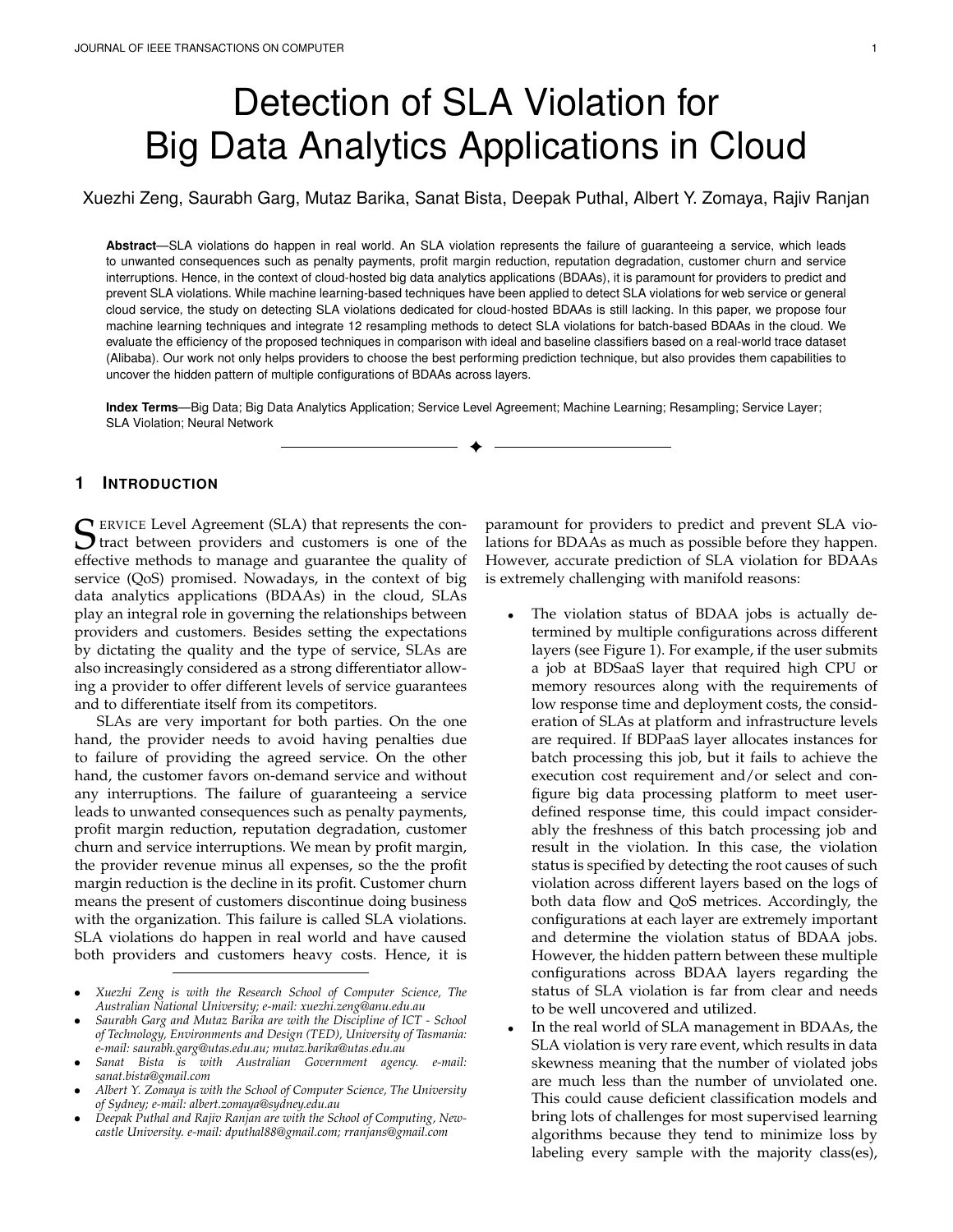leading to poor recall on the minority class(es). However, true misclassification costs may be much greater when minority class instances are missed. e.g., incorrectly predicting the actual "violated" jobs will cause the degradation of reputation and loss of profit for providers.

To address the aforementioned challenges, we explore 4 representative machine learning techniques (i.e., Logistic Regression, Artificial Neural Network, Random Forest, Extreme Gradient Boosting) with the integration of 12 resampling techniques (grouped by oversampling, undersampling and combination) to detect SLA violations for batch-based BDAAs workload in cloud. We also conduct extensive experiments in a real dataset to evaluate the efficiency of the proposed techniques.

The remainder of this paper is structured as follows. In Section 2, we present our research question and methodology. Section 3 presents the layer architecture of BDAAs. Section 4 discusses related works. Section 5 mathematically formulates the SLA violation detection problem. In Section 6, we discuss how we extract multiple features across layers and define SLA violation status based on the Alibaba trace dataset. Section 7 introduces four machine learningbased prediction models and articulates their fundamental working mechanism in terms of prediction. In Section 8, twelve diverse resampling techniques are presented. We then discuss 5 evaluation metrics in Section 9. In Section 10, extensive experiments results are presented and major findings are analysed. We further discuss a novel mathematical model for the providers' profit in Section 11. Section 12 analyses and discusses the experiment results based on the above mathematical model. In Section 13, We conclude our paper by pointing out two potential future directions.

## **2 RESEARCH QUESTION AND METHODOLOGY**

## **2.1 Research Question**

In this paper, we addressed the challenging question that is how to detect SLA violations for cloud-hosted big data analytics application across layers before they happen to maximize the providers' profit.

## **2.2 Research Methodology and Contributions**

The question of SLA violation detection has been addressed previously in the context of web service and general cloud service. Our methodology differentiates itself in the following aspects: (i) we choose a newly released workload trace dataset published by Alibaba, which is a good representation of batch-based BDAA workload; (ii) we detect SLA violations for this batch-based BDAA through the exploration of the four representative machine learning techniques (i.e., Logistics Regression, Artificial Neural Network, Random Forest, and Extreme Gradient Boosting); (iii) we apply 12 diverse resampling techniques (5 oversampling, 5 undersampling and 2 combined resampling) into the above four machine learning predictors to handle data skewness problem; (iv) we conduct extensive experiments to evaluate the efficiency of SLA violation detection based on five metrics (i.e., accuracy, precision, recall,  $F_2$  score, and ROC); (v) we design a mathematical model to formulate the provider's profit and investigate how the outcome of a prediction technique impact providers' profit. This work is



Datacentre Provider A Datacentre Provider B Datacentre Provider C

Fig. 1. The layer-based architecture of big data analytics applications in cloud

one of the first attempts towards detection of SLA violations dedicated for big data analytics applications through an integrated application of machine learning and resampling techniques. This work will help providers to choose the best performing prediction technique, and most importantly, it can uncover the hidden patterns of the multiple configurations of BDAAs across layers and hence provide insightful information for providers' decision-making process.

# **3 LAYER-BASED ARCHITECTURE OF BIG ANALYTICS APPLICATIONS IN CLOUD**

According to the works in  $[1]$ ,  $[2]$ ,  $[3]$ ,  $[4]$ ,  $[5]$ , a typical cloud-hosted BDAA spans multiple layers. Each layer serves a different function and consists of different components/frameworks. We give a pictorial representation of a layer-based architecture for cloud-hosted BDAAs, which is shown in Figure 1.

It is observed that there are three layers from top to bottom: Big Data Software as a Service (BDSaaS), Big Data Platform as a Service (BDPaaS) and Cloud Infrastructure as a Service (CIaaS). Beyond the top level are usually end users who request analytics service through the interface. It is not difficult to understand that an end user is a client of the BDSaaS, where BDPaaS and CIaaS are service providers to BDSaaS. The BDPaaS provider provides big data analytics platforms, while CIaaS provider provides scalable hardware resources in a virtualized environment. The details of each layer are described in the Appendix A.

## **4 RELATED WORKS**

Many machine learning-based approaches have been applied in recent years to tackle SLA violation prediction problem.

Leither et al. [6] proposed an approach to predict SLA violations in runtime mode for compound web services. They built a regression-based prediction model that takes typical service quality data and process instance data as input, such as availability, system workload, response time, ordered products and customer identifiers. They implemented their prediction model by using a fully Java-based machine learning toolkit called WEKA. However, this toolkit is not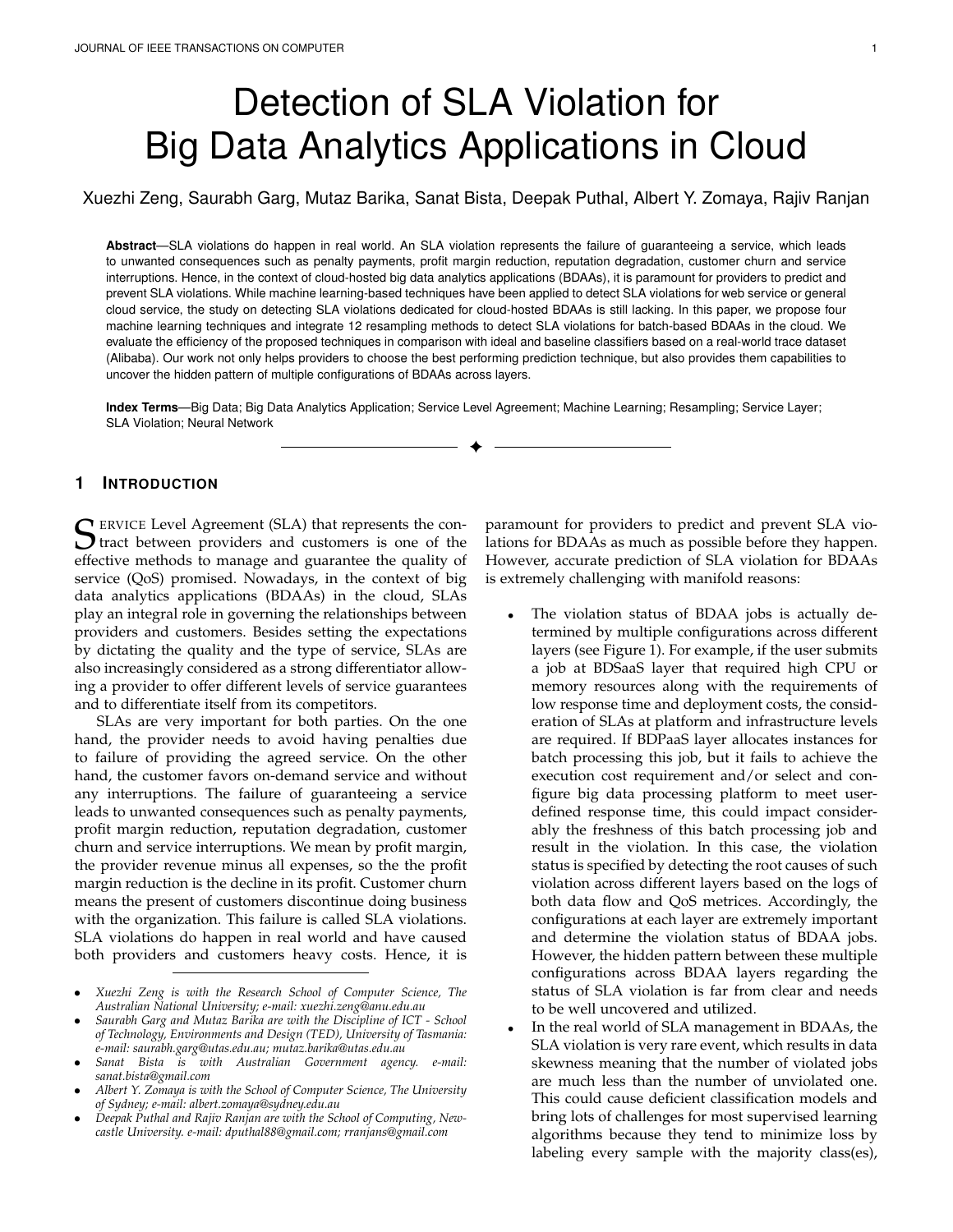scalable to suit the situation in real world, where the scale of the dataset is much bigger in comparison to the one which is used in this paper. Moreover, the layered big data analytics application framework is fundamentally different from their composite web services.

Jules et al. [7] proposed a Bayesian Network-based model that calculates and constantly updates the reputation of a trusted provider. Moreover, they introduced a probabilistic ontology-based technique that can forecast SLA violations in terms of contract parameters. Although their approach achieved a decent performance, the dataset is artificially produced by simulation, which has defect in representing a real application workload. For example, SLA violations occupy 40% in their generated dataset, which disregards the reality that SLA violations are very rare (< 10%) in real application deployment scenarios.

The authors in the paper [8] focused on predicting SLA violations for cloud services. They built a prediction model that uses Naive Bayesian algorithm and takes service quality datasets regarding historically measured web service as the input. In this paper, they investigated and validated the most valid feature combinations for prediction. Still, their web application workloads are fundamentally different from big data analytics application workloads and hence is not applicable to predict SLA violations for cloud-hosted BDAAs.

Hemmat et al. [9] systematically compared the performance of two machine learning classification models for predicting SLA violation by analyzing Google cluster trace dataset [10]. They explore several methods of handling unbalanced data. Despite its good performance, the authors resample the training data before the cross validation, which leads to the problem of information leakage and overfitting. Also, the features they extracted are task-oriented rather than application as a whole. Hence, the prediction outcome of SLA violation is actually for tasks, which is not what a provider really cares about.

Uriarte et al. [11] performed their SLA violation approach using Google Cluster trace dataset as well. They cluster the resource usage and duration of services using an unsupervised learning-based technique. If a service in a cluster is detected a violation, the prospective resources will be allocated to the other services hosted in the same cluster in order to avoid the further violation. Although it is helpful for avoiding violation in this cluster, explicit violation forecast towards each service is lacked.

In summary, our work compared with the aforementioned works focuses on specific big data application type (i.e. batch-based BDAA) and integrates different diverse skewness handling techniques in machine learning algorithms along with the consideration of provider profit.

# **5 PROBLEM FORMULATION OF SLA VIO-LATION DETECTION**

We formulate the detection of SLA violation for cloudhosted BDAAs as a binary classification problem and define the notations to describe this problem in Table 1.

Given a set of features extracted from the Alibaba cloud trace (see Section 5), what is the probability of failure of a submitted batch job, which results in SLA violation, or

TABLE 1 Notation used in formulating SLA violation detection problem

| <b>Symbols</b>             | Description                                                                                                   |  |
|----------------------------|---------------------------------------------------------------------------------------------------------------|--|
|                            | Represents a space containing descriptions of batch                                                           |  |
|                            | jobs. $X = (X_1, X_2, , X_m)$ , where $X_m$ statistically                                                     |  |
|                            | describes the property of a batch job from an aspect,                                                         |  |
|                            | such as the requested CPU configuration (e.g., speed,                                                         |  |
|                            | number of cores), or requested memory and so on                                                               |  |
|                            | Represents a space labeling SLA violation status. For                                                         |  |
|                            | the binary problem, there are only two classes. $Y =$                                                         |  |
|                            | [0, 1]. Y=0 means the batch job is unviolated and $Y=1$<br>means the batch job is violated                    |  |
|                            |                                                                                                               |  |
| n                          | The number of observed samples                                                                                |  |
| $D_{\scriptscriptstyle P}$ | Denotes the training<br>dataset.<br>$D_n$<br>$[(x_1; y_1); \dots; (x_i; y_i); i = 1; 2; \dots; n] \in (X; Y)$ |  |
|                            |                                                                                                               |  |

the probability that this batch job is successfully processed without SLA violation?

A binary classification problem aims to find a function :  $X$  ! Y based on  $D_n$  that gives a new sample  $X_{new} \supseteq X$ , predicts  $\hat{Y} = (X_{new}) 2 Y$ .

## **6 DATASET**

In this paper, we pursue our exploration on a BDAA workload dataset released by Alibaba in the September of 2017 [12]. As a leading public cloud platforms over the world, Alibaba Cloud is running millions of batch jobs or online services across hundreds of datacenters every day using the latest big data technologies. This dataset contains a workload trace of a BDAA cluster. Each trace file includes the job statistics over 12 hours and has information about 1300 virtual machines that execute both offline batch jobs and online service in this cluster. As regards to the batch processing BDAA workloads, the trace details the information including job ids, task ids, instances types, and machines' hardware configuration. To the best of our knowledge, this dataset has not been extensively utilized by the research community. Lu et al. [13] performed a characterization of the Alibaba cloud trace and disclosed four types of imbalance (i.e., spatial imbalance, temporal imbalance, proportion imbalance of resources utilization per workload, and resource demands and runtime statistics imbalance). The work in [14] investigates the elasticity and plasticity of resource allocation of the Alibaba trace. The authors in [15] focused on providing a unique and microscopic view about how the co-located workloads interact and impact each other.

In the Alibaba dataset, three types of information are available as regards to job deployment and execution including machine utilization, runtime batch processing job workload information, and runtime online service workload. For the sake of confidentiality, Alibaba has excluded or obfuscated part of the dataset. For instance, they normalized the values regarding the utilization of disk and memory. Service workload is given a numeric id, which is unique in the trace period. No service and task names are given. In this paper, we focus on the batch workload information whose entity relationship diagram is shown in the Figure 1 of Appendix B.

It is seen that batch workloads are depicted in two tables: "Batch Task" table and "Batch Instance" table. A batch workload is submitted by the user in the form of a job. Each job comprises various tasks that were submitted to the cluster and forms a directed acyclic graph (very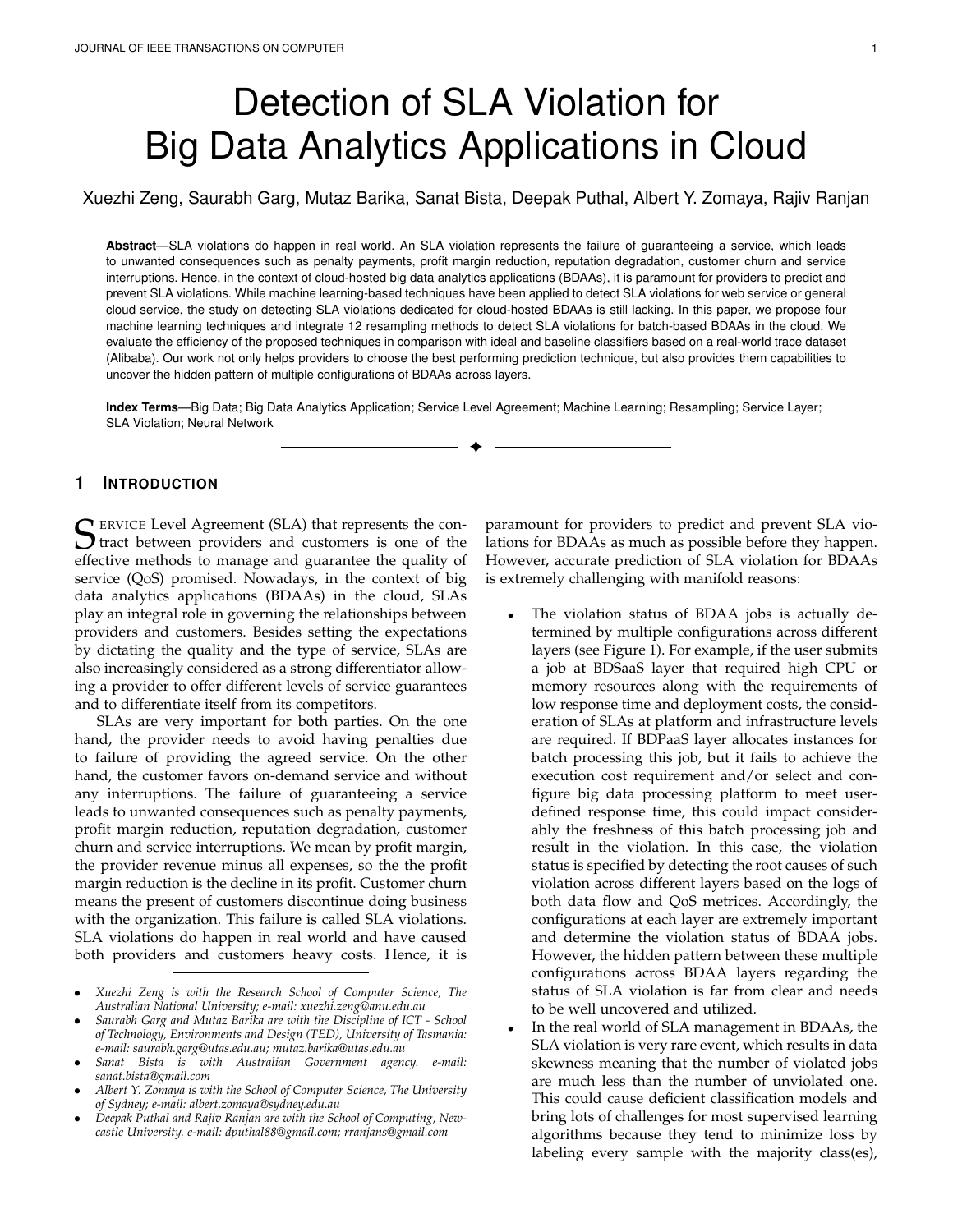

Fig. 2. The structure of batch workload in Alibaba trace dataset

similar to MapReduce execution graph) according to the data dependency. The event cycle of the tasks inside each job are traced in the "Batch Task" table. Each task consists of numerous instances and executes diverse computing logic. The instance is the smallest scheduling unit of the batch workload in Alibaba's cloud platform. All instances inside a task process the identical binary code with same multiple resource demands, but executing different fragments of data. Such execution flow is in line with the MapReduce programming model. Each instance within a task pertains to one job and is then assigned to a specific cluster computing machine that utilizes a Linux container to execute that task instance. While a majority of batch processing job can include hundreds of tasks instances, few selected ones can also include an extremely large number of tasks instances. For example, the research work in [13] reported that a job had 60000+ task instances. In our research, the metadata related to tasks instances is tracked in "Batch Instance" table. The meta information of machine in an Alibaba cluster is captured in the following two tables (i.e., "Machine Events" and "Machine Utilization" table). The "Machine Events" table shows three types of events (e.g., addition, soft error or hard error), and reflects the normalized physical capacity of each machine along the aspects in terms of RAM size and CPU cores. "Machine Utilization" table records the attributes of each machine such as machine ID, utilization of CPU, utilization of memory and so on.

The configurations of job, task, instance and machine are critical elements for batch workloads in BDAAs across different layers. The structure of batch workloads running on Alibaba cluster machines is demonstrated in Figure 2.

#### **6.1 Feature Extraction**

From Alibaba dataset, we notice that there are multiple jobs, where each job depends on its multiple tasks. The computing logic requirements of each task need to be achieved by scheduling its instances on cluster computing machines. In other words, each task has its own requirements including number of instances, and machine CPU and memory required for each instance. This means that failing to achieve the machine CPU and memory requested by any instance in a task contributes to SLA violation. Similarly, multiple tasks within a job contribute to SLA violation in case of the requirements of any task does not meet.

To apply machine learning techniques to detect SLA violation, we need to extract features based on the batch workload information in this dataset. Since a job consists of multiple tasks, for generality, let a job  $J = (T_1; \dots; T_i; \dots; T_m)$ . For each task  $T_i$  in  $J$ , it consists of multiple instances. Let  $T_i = (Inst_1^i; Inst_2^i; ...; Inst_k^i; ...; Inst_N^i)$ , where  $N_i$  denotes the number of instances of  $T_i$  always takes an integer value 1.

Let  $Inst^i_k(real\_cpu\_max)$  denotes the maximum CPU numbers of actual instance running for the instance,  $Inst^i_k(real_cpu_avg)$  denotes the average CPU numbers of actual instance running for the instance,  $Inst^i_k (real\_mem\_max)$  denotes the maximum normalized memory for the instance,  $Inst<sub>k</sub><sup>i</sup>(real\_mem\_avg)$  denotes the average normalized memory for the instance.  $Inst^i_k(cpu\_capacity)$  denotes the normalized physical CPU capacity of the machine that has been used by the instance,  $Inst_{k}^{i}$  (mem\_capacity) denotes the normalized physical memory capacity of the machine that has been used by the instance,  $T_i$ (cpu\_requested) denotes the CPU requested for each instance of the task, and  $T_i$ (*mem\_requested*) denotes the normalized memory requested for each instance of the task. Then, for each job  $J$ , we do a set of mathematical aggregation operations on the above variables in order to extract features across layers. Finally, ten features are generated as follows (all the features have been normalised based on the number of tasks):

**BDSaaS layer**:

| ⋊                                                   |     |                          |
|-----------------------------------------------------|-----|--------------------------|
|                                                     |     | $T_i$ (cpu_requested)    |
| $X_1$ : cpu_requested_per_j ob = $\frac{i-1}{i}$    |     |                          |
|                                                     | y'n | m                        |
|                                                     |     | $T_i$ (memory_requested) |
| $X_2$ : memory_requested_per_j ob = $\frac{i-1}{i}$ |     |                          |
| $X_3: num\_tasks\_per\_job = m$                     |     | m                        |

**BDPaaS layer**:

$$
x_{4}: num\_instances\_per\_job = \frac{i-1}{m}
$$
\n
$$
x_{5}: real\_cpu\_max\_per\_job = \frac{i-1}{m}k+1
$$
\n
$$
x_{6}: real\_cpu\_max\_per\_job = \frac{i-1}{m}k+1
$$
\n
$$
x_{7}: real\_cpu\_avg\_per\_job = \frac{i-1}{m}k+1
$$
\n
$$
x_{8}: real\_cpu\_avg\_per\_job = \frac{i-1}{m}k+1
$$
\n
$$
x_{9}: x_{1}: real\_mem\_max\_per\_job = \frac{i-1}{m}k+1
$$
\n
$$
x_{1}: real\_mem\_max\_per\_job = \frac{i-1}{m}k+1
$$
\n
$$
x_{1}: real\_mem\_avg\_per\_job = \frac{i-1}{m}k+1
$$
\n
$$
x_{1}: real\_mem\_avg\_per\_job = \frac{i-1}{m}k+1
$$
\n
$$
x_{1}: real\_mem\_avg\_per\_job = \frac{i-1}{m}k+1
$$
\n
$$
x_{2}: real\_mem\_avg\_per\_job = \frac{i-1}{m}k+1
$$
\n
$$
x_{3}: real\_mem\_avg\_per\_job = \frac{i-1}{m}k+1
$$

**CIaaS layer**:

$$
\begin{array}{ccc}\n\bigtimes^n & \mathbb{X}^i \\
I \, nst_k^i(\text{cpu\_capacity}) = N_i\n\end{array}
$$

m

 $X_9:$  *cpu\_capacity\_per\_job =*  $\frac{i=1 \; k=1}{k}$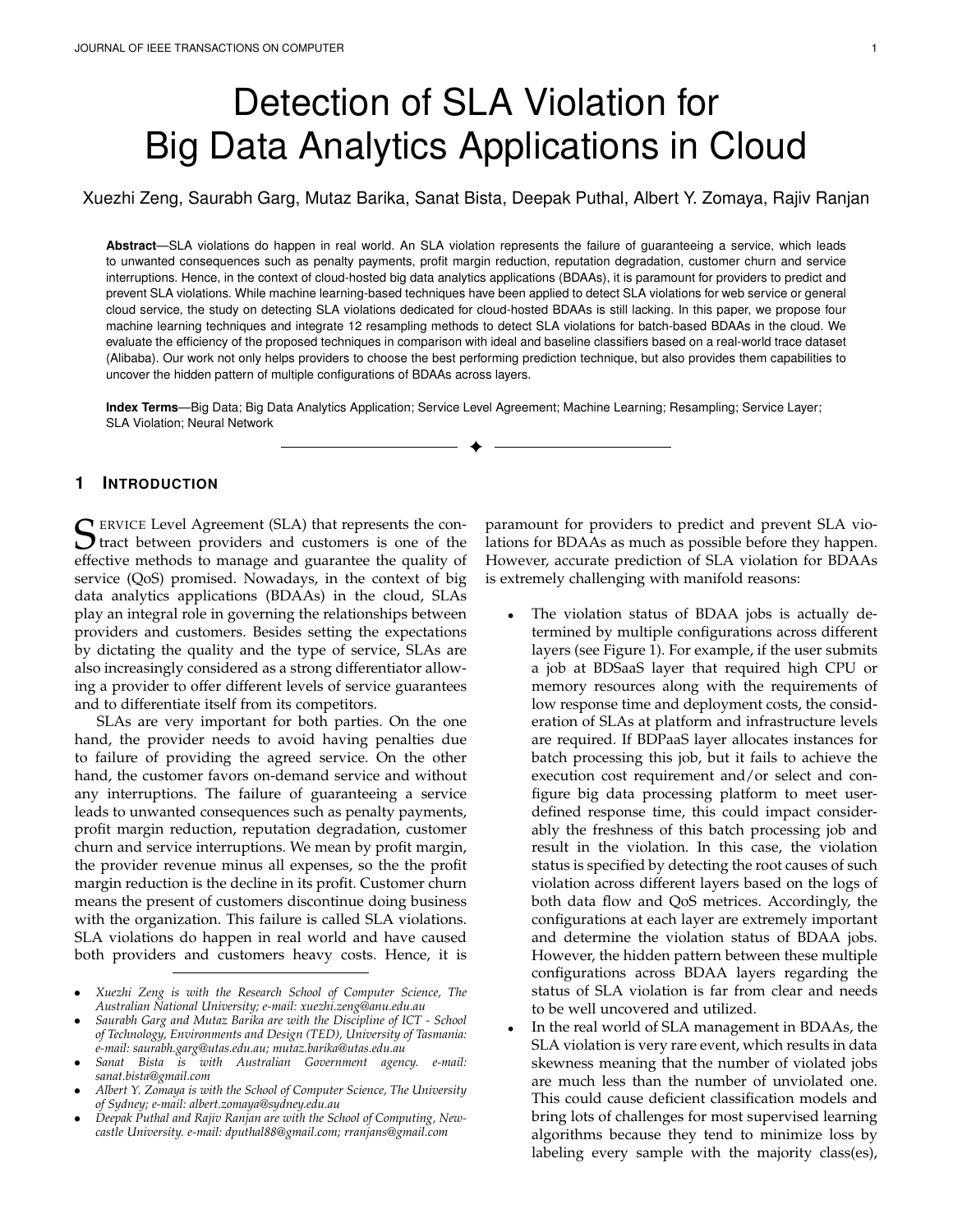$\chi_{\nu}$ 

m

 $\chi_i$ *Inst*<sup>*k*</sup>(*mem\_capacity*)= $N_i$  of two classes (non-violated and violated) in terms of these feature values.

$$
X_{10}: mem\_capacity\_per\_job = \frac{i-1}{k-1}
$$

As high level features, the above ten features ( $X_1$   $X_{10}$ ) provide an effective representation of each batch job J. We could also consider other criterion such as Linux CPU load, disk space requested or running trials number as features. However, we refrain from using redundant features for the purpose of preventing the model suffering from overfitting.

## **6.2 SLA Violation Definition**

Besides the features, we also need to formulate the target SLA violation status [0: "non-violated", 1: "violated"] for each batch J. According to the dataset, there are four main types of states for a batch task:

- Terminated: a task goes to 'Terminated' when all its instances are done, meaning this batch task successfully processed
- Waiting: a task is not initialized yet
- Failed: a task fails
- Running: a task is being processed

In this dataset, most of tasks are terminated in a normal mode, while 2000 plus have "waiting" state. Since a job consists of multiple tasks, we can set the criteria that for one job, only the state of all of its tasks is "Terminated", the job is regarded as "Terminated". If one of its task's state is "Failed", the job is regarded as "Failed". Similarly, if one of its task' state is "Running", the job is regarded as "Running".

There are 12951 jobs in total. We have performed data quality check and pre-processing work as the foremost step. We remove some "abnormal" jobs that have corresponding tasks with missing values in the dataset, and then drop some "abnormal" jobs that have latest finished task is earlier than the earliest created tasks. After this, 11897 valid jobs remain, where 10774 jobs are labeled "Terminated" (successfully processed), and 1123 jobs are labeled "Failed" based on the above criteria.

In order to determine SLA violations, we need to have particular details in terms of the service quality and service level objectives. Although such information is not available in this dataset, we could discover SLA violation of a job according to the availability of its tasks. Specifically, we detect a job as "violated" if at least one of its corresponding tasks is failed and unusable, representing this job failure causing loss for both providers and customers. Accordingly, we detect a job as "non-violated" if all tasks of this job are terminated normally,representing that this job is successfully finished.

Based on this SLA violation definition, the percentage of "non-violated" batch jobs (10774 in total) among all the valid jobs (11897 in total) is 90.56%, and hence the ratio of SLA violation is only 9.44%. We can conclude that the quantity of violated and non-violated jobs are highly skewed, which is visualized in the Figure 2 of Appendix C.

## **6.3 Examples of Features and SLA Violation Status**

For the ten features  $(X_1 \t X_{10})$ , their feature ID, feature name, description, type and corresponding layer are detailed in Table 2. Further, Table 3 gives specific samples

TABLE 2 Summary of the ten features and their classification by layer

| Layer               | Feature<br>ID | <b>Feature Name</b>   | Description                                                                                                                  | Type    |
|---------------------|---------------|-----------------------|------------------------------------------------------------------------------------------------------------------------------|---------|
| <b>BDSaaS</b>       | $X_1$         | cpu requested per job | A floating point number indi-<br>cating the amount of requested<br><b>CPU</b>                                                | Float   |
|                     | $X_2$         | mem_requested_per_job | A floating point number indi-<br>cating the normalized amount<br>of requested memory                                         | Float   |
|                     | $X_3$         | num_tasks_per_job     | An integer representing how<br>many tasks a batch job has, with<br>one as the minimum number of<br>tasks                     | Integer |
| <b>BDPaaS</b> $X_4$ |               | num_instances_per_job | A floating point number indi-<br>cating the number of instances<br>per job, with 1.0 as the mini-<br>mum number of instances | Float   |
|                     | $X_{5}$       | real_cpu_max_per_job  | A floating point number indi-<br>cating maximum CPU numbers<br>of actual instance running                                    | Float   |
|                     | $X_{6}$       | real_cpu_avg_per_job  | A floating point number indi-<br>cating average CPU numbers of<br>actual instance running                                    | Float   |
|                     | $X_{7}$       | real_mem_max_per_job  | A floating point number in-<br>dicating maximum normalized<br>memory of actual instance run-<br>ning                         | Float   |
|                     | $X_{8}$       | real_mem_avg_per_job  | A floating point number in-<br>dicating average normalized<br>memory of actual instance run-<br>ning                         | Float   |
| ClaaS               | $X_9$         | cpu_capacity_per_job  | A floating point number indi-<br>cating the capacity of CPU of a<br>machine                                                  | Float   |
|                     | $X_{10}$      | mem_capacity_per_job  | A floating point number indi-<br>cating the capacity of normal-<br>ized memory of a machine                                  | Float   |

It is observed that the range of values in the above table varies widely such as the value of feature  $X_2$  in the violated example is 0.0055 while the value of feature  $X_1$ in the violated example is 100. This is because, in this dataset, the values for disk and memory utilization have been normalized for confidentiality reasons while the values for requested CPU have not been normalized.

It is worth noting that the absent of normalization will cause objective functions of most machine learning algorithms work improperly. This is because the majority of classifiers in these algorithms use Euclidean distance method to calculate the distance between two points. The value of distance will be dominated by a particular feature that has a broad range of values. Therefore, we normalize all the above features (from  $X_1$  to  $X_{10}$ ) by applying standardization methods such as Min-Max scaling [16], such that each feature has approximately proportionate contribution to the final Euclidean distance.

# **7 PREDICTION MODELS**

After extracting ten features and then defining SLA and its status [0: "non-violated", 1: "violated"], all these features will be utilized in prediction models to detect SLA violation. For detecting SLA violation in the Alibaba dataset, there are many machine learning prediction models that can be used. However, we particularly selected Logistics Regression (LR) [17], Artificial Neural Network (ANN) [18], Random Forest (RF) [19] and Extreme Gradient Boosting (XGB) [20] for the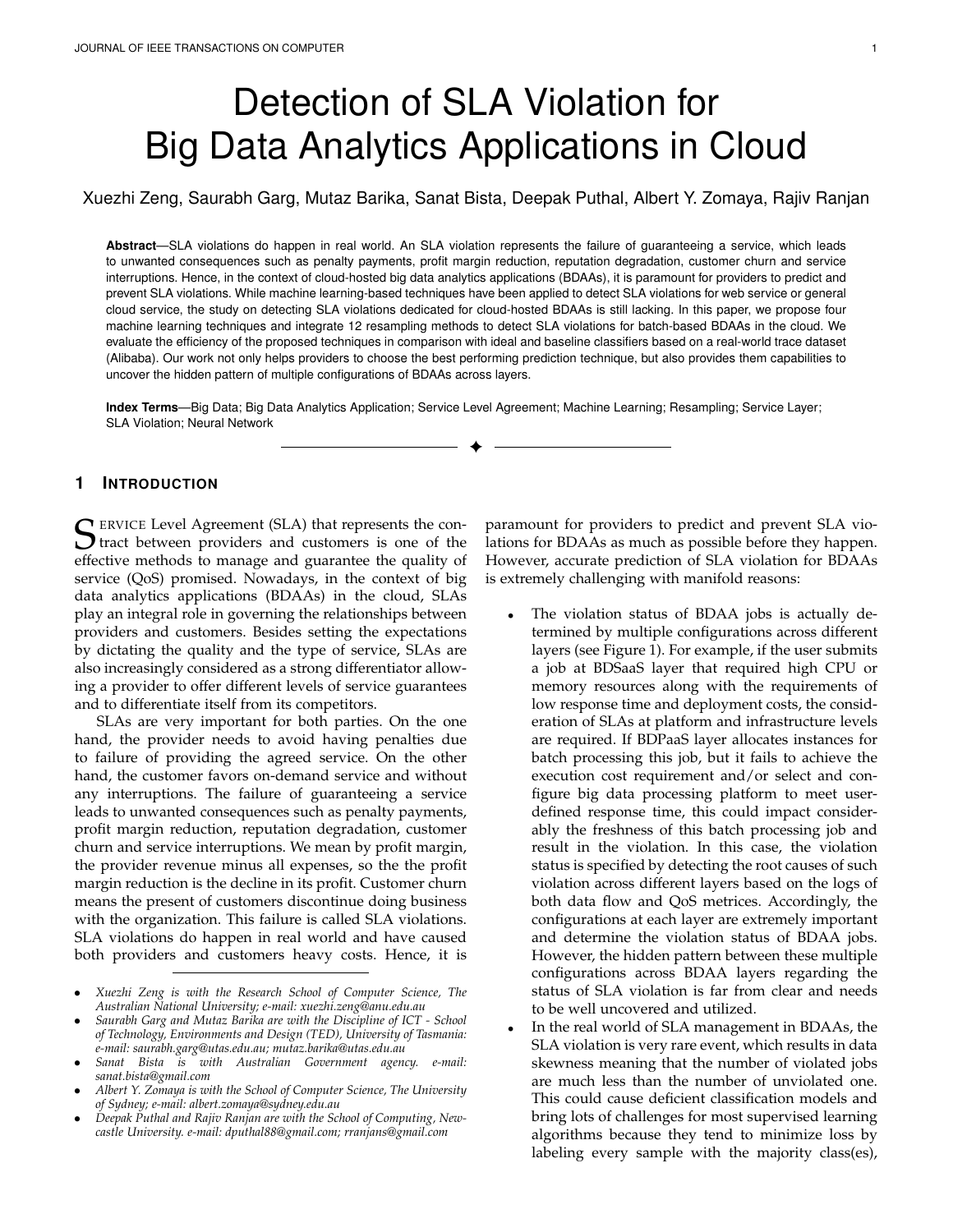TABLE 3 Samples of two classes (violated and non-violated Job)

| Feature  | <b>Feature Description</b> | <b>Violated Job</b> | Non-Violated Job |
|----------|----------------------------|---------------------|------------------|
| $X_1$    | cpu requested per job      | 100                 | 50               |
| $X_{2}$  | mem_requested_per_job      | 0.0055              | 0.0094           |
| $X_3$    | num_tasks_per_job          |                     | 14               |
| $X_4$    | num instances per job      | 85.57               | 87.86            |
| $X_5$    | real cpu max per job       | 0.7819              | 4.1895           |
| $X_6$    | real_cpu_avg_per_job       | 0.4324              | 0.2622           |
| $X_7$    | real_mem_max_per_job       | 0.0083              | 0.0143           |
| $X_{8}$  | real_mem_avg_per_job       | 0.0057              | 0.0098           |
| $X_{9}$  | cpu_capacity_per_job       | 63.5719             | 63.8789          |
| $X_{10}$ | mem_capacity_per_job       | 0.6853              | 0.6886           |

following reasons (Details of these prediction models can be seen in Appendix D).

- LR is one of the elementary and likely most commonly used machine learning algorithms for solving all classification problem. It is easy to implement, fast to train and returns probability scores
- ANN is one of advanced machine learning models leveraging deep learning technology. It works by splitting the problem of classification into a layered network of simpler elements. Hence, it is very meaningful to apply ANN to detect SLA violation for layer-based big data analytics applications
- RF is one of popular ensemble machine learning models. It is an improvement over bagged decision trees and returns the importance of all features, which provides insightful information regarding features contribution to SLA violation detection
- XGB is also one of ensemble machine learning models and returns the importance of all features. Unlike RF, it is based on boosting concept

# **8 TACKLING UNBALANCED DATA**

We will feed the dataset to the aforementioned four machine learning prediction models to detect future SLA violations. Since the two classes [0: "non-violated", 1: "violated"] in the Alibaba dataset are heavily unbalanced, this is known as data skewness which makes the classification task extremely hard. This is because the classifier will always tend to predict the dominant class. However, the true misclassification costs may be much greater when minority class instances are missed. For instance,, incorrectly predicting the actual "violated" jobs will cause the degradation of reputation and loss of profit for providers.

As a broadly adopted approach in handling unbalanced datasets, resampling efficiently changes the distribution training data for the purpose of biasing the classifier towards the minority class. Basically, resampling can be divided into two groups (i.e., undersampling and oversampling). Undersampling denotes removing samples from the majority class, while oversampling represents adding more examples from the minority class. Different forms of resampling techniques are detailed in Appendix E. The resampling techniques discussed in this paper are by no means an exhaustive list.

## **9 EVALUATION METRICS**

In order to measure the performance of the above prediction models in the dataset, evaluation metrics are required,

TABLE 4 Confusion matrix in binary classification

|                      | Positive (Real)     | Negative (Real)     |
|----------------------|---------------------|---------------------|
| Positive(Prediction) | True Positive (TP)  | False Positive (FP) |
| Negative(Prediction) | False Negative (FN) | True Negative (TN)  |

which helps us indicate how skilfully a model will perform. Thus, after a prediction model is trained on the training set, it must be validated on an unseen testing dataset. This approach is beneficial in choosing a model that will have reasonably decent performance on unknown dataset. In this paper, five diverse evaluation metrics have been used. They include Accuracy, Precision, Recall, Receiver Operating Characteristic (ROC) area, and  $F$  score.

Let us first present the confusion matrix in Table 4 which will help us to define the above metrics. We can see that in a confusion matrix, the correctly classified instances are in the diagonal of the matrix, the True Positive (TP) and True Negative (TN) cases. The misclassified instances are the False Positive (FP) and False Negative (FN) ones. In our problem, FP denotes the quantity of examples that are erroneously classified as "violated" where the real label are "non-violated". Similarly, TP represents the number of examples that are correctly classified as "violated" where the real label are "violated". Regarding SLA violation detection, it is worth noticing that the most important value to increase is the number of TPs cases, which correspond with the correctly detected SLA violations. Metrics involving the TNs are usually not useful because this number is usually much higher than its TP counterpart, as SLA violations are rare events. Therefore, our objective is to find the right balance of FNs and FPs, while maximizing the TP observations. Usually, minimizing the FN instances is prioritized over minimizing the FPs due to the higher value in detecting new SLA violations and higher loss that new SLA violations cause. Based on the above confusion matrix, different metrics can be computed depending on what we are interested in measuring (details of these evaluation metrics are described in Appendix F).

# **10 EVALUATION AND ANALYSIS OF THE PREDICTION MODELS**

In order to train and validate the skill of the four prediction models on unknown data, a 10-fold stratified cross validation has been used on 11897 batch jobs obtained from the Alibaba trace.

The 10-fold stratified cross-validation method validates predication technique by splitting the dataset into 10 equal size subsets, ensuring that each subset is a representation of the entire data. In each fold, the original dataset has been randomly split into two parts, where one part is used for training phrase while the remainder is retained as test set for validation phrase. The ratio of "non-violated" and "violated" jobs in the validation part remains equally with the ratio in the original dataset. To avoid leaking the information of validation data to training data, which often results in overfitting, it is critical to perform the cross validation before resampling. Resampling can only be done on the samples which are applied for training the particular type of machine learning predictor.

The value of accuracy, precision, recall,  $F_2$  score and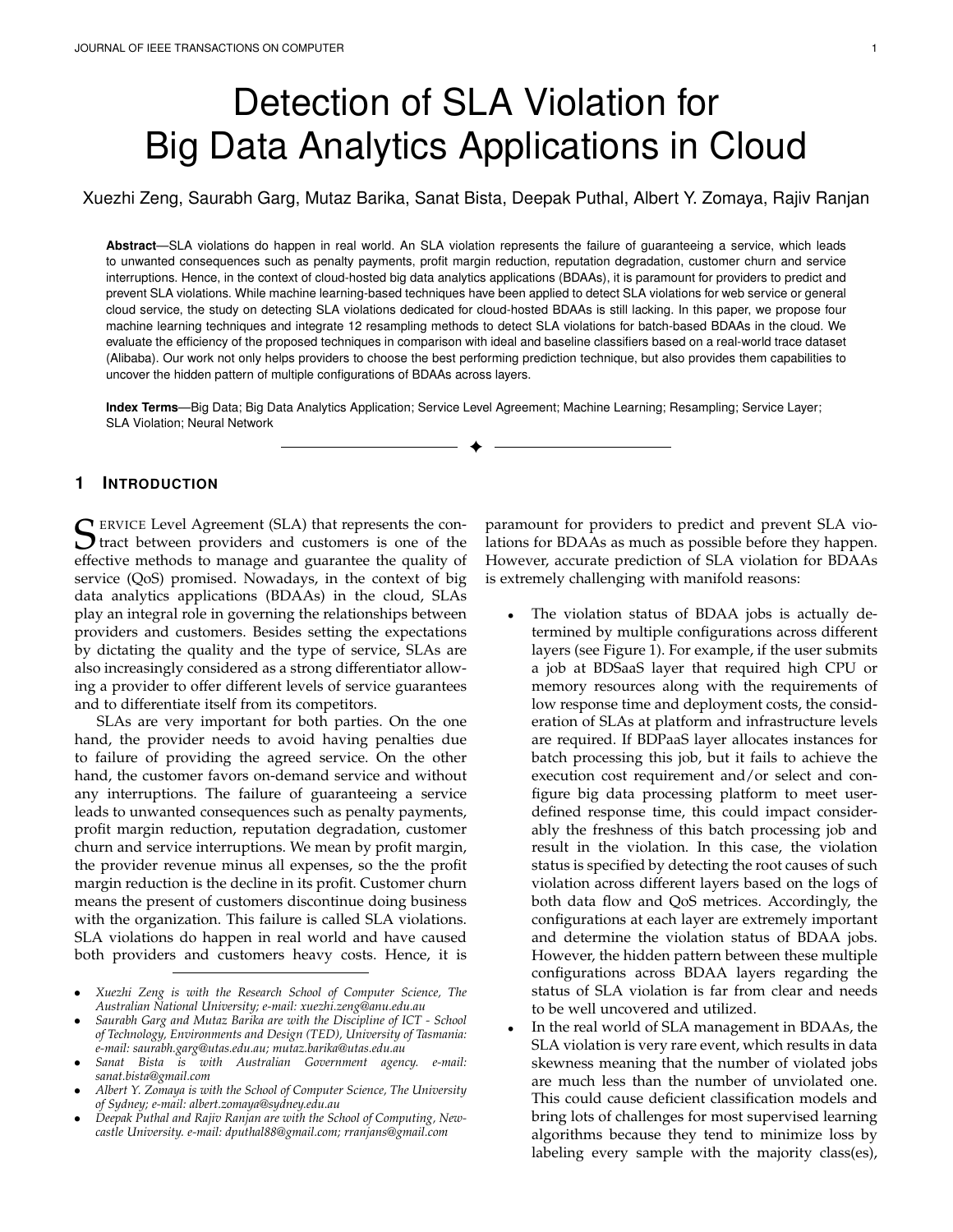ROC area for each prediction technique (representing a particular predictor performing either in the original imbalanced dataset or in the resampled dataset using a particular skewness handling technique) are calculated in each fold. Then, their statistics information can be acquired after repeating the experiments ten times. Moreover, we introduced two more classifiers to compare how skilful the four prediction models perform.

**Ideal Classifier**: represents a classifier that can perfectly predict those actual "non-violated" batch jobs as "nonviolated" and those actual "violated" batch jobs as "violated". In this case, all of evaluation metrics (i.e., accuracy, precision, recall,  $F_2$  and ROC area) are 1.0. This is an ideal classifier and could be regarded as the best case.

**Baseline Classifier**: this classifier applies the simplest rule on our SLA violation detection problem that it simply predicts every sample in the dataset as the majority class (i.e., "non-violated"). It can be derived that the accuracy of Baseline classifier is 0.9056 and the ROC area is 0.5. The value of precision, recall and  $F_2$  score are 0.0. This classifier involves the less effort of prediction and could be regarded as the baseline.

## **10.1 Results of Cross Validation**

For each prediction model, the table of the cross validation result is detailed in Appendix G.

## *10.1.1 Logistics Regression*

It is observed from Table 1 in Appendix G that LR using all of the resampling techniques except one-sided selection (OSS) outperform LR in the original dataset regarding  $F_2$  score and ROC area. However, none of the above techniques achieve an acceptable  $F_2$  score. The top  $F_2$  score achieved by Borderline-1 is only 59.96%. It is also found that Borderline-1 has the highest ROC value (81.18%) outperforming other techniques, Regarding the recall value, NearMiss-1, NearMiss-2 and Borderline-2 rank the top three, 92.07%, 90.02%, and 89.04% respectively.

In summary, LR's performance is under par as regards to predict SLA violation on this Alibaba dataset. It means LR is a simple model without the capability of finding the hidden pattern among the multiple configurations across layers. It gives us an indicator that a more complex model should be explored.

## *10.1.2 Artificial Neural Network*

It can be seen from Table 2 in Appendix G that the prediction outcome is much better than that of logistics regression (LR). The highest recall value is 93.14%, achieved by Borderline-2. Regarding  $F_2$  score, 62% of the above 13 approaches achieve higher than 60%. The top three  $F_2$  score achiever are SMOTE-ENN, Borderline-1 and ROS, 71.7%, 69.66%, and 69.55% respectively. Notably, SMOTE-ENN also ranks the top in the ROC area (87.93%), with an acceptable accuracy value of 85.58%.

It can be concluded that although ANN that we designed and implemented is as simple as ten features in the input layer and three neurons in the hidden layer, it achieves a very decent detection of SLA violation in this dataset. In comparison to LR, ANN is much better at understanding the hidden relationship of those multiple configurations across layers and hence leads to better prediction efficiency. It is worth noting that the performance of ANN in the original

#### *10.1.3 Random Forest*

Based on Table 3 in Appendix G, it is seen that RF outperforms LR and ANN. This time, NearMiss-2 wins the highest recall values, which is 95.9%. In comparison with the top recall winner by ANN, RF also improves the recall value by 3% using NearMiss-2. Among the above 13 approaches, 54% of them achieve  $F_2$  score that is above 80%, which is very encouraging. The top  $F_2$  score is 83.57%, achieved by borderline-2. Compared with the top  $F_2$  score winner by ANN, RF significantly improved the  $F_2$  score by 17% through the application of borderline-2. Regarding ROC area, SMOTE-ENN achieved 91.95%, ranking the first. Also, SMOTE-ENN has a very high accuracy rate of 95.24%.

It demonstrates that RF is more effective than LR and ANN in predicting SLA violation in this Alibaba dataset. Even without resampling, it still achieves an admissible performance (accuracy = 97.04%, recall = 74.08% and  $F_2$  = 77.22%). RF has better performance because it is a baggingbased tree classifier, which are less sensitive to class distributions, while LR and ANN are very sensitive with the highly biased class distribution and cannot generate any acceptable results without leveraging resampling techniques.

#### *10.1.4 Extreme Gradient Boosting*

It is shown in Table 4 in Appendix G that XGB plus NearMiss2 achieved a stunning recall value of 97.15%. In comparison with the top recall score achiever by random forest (RF) plus NearMiss-2, XGB plus NearMiss-2 improved the recall score by 1.3%. Regarding  $F_2$  score, the performance of XGB plus random oversampling (ROC) ( $F_2$ ) score =  $82.99\%$ ) is marginally lower than that of RF plus borderline-2 ( $F_2$  score = 83.57%).

It is also found that without using resampling technique, the performance of XGB (accuracy =  $96.91\%$ , recall =  $74.17\%$ ,  $F_2$  = 77.07% and ROC area = 96.91%) is very similar with the performance of RF (accuracy =  $97.04\%$ , recall =  $74.08\%$ ,  $F_2$  $= 77.22\%$  and ROC area  $= 86.76\%)$ ). Like RF, XGB has better performance because it is also a decision tree-based classifier, which is more tolerable to class distributions. Thus, it achieves decent performance even without resampling.

## **10.2 Analysis of Prediction Outcome**

According to the above extensive experiments results, for each evaluation metrics, we can study how skilful these prediction techniques are when compared with the "Ideal" and "Baseline" classifiers.

According to Figure 3, it is observed that among the top 10 accuracy value, only one undersampling technique (one-sided selection) performs well, the remaining are all oversampling techniques. Moreover, two predictors (random forest and extreme gradient boosting) occupy the top ten accuracy list. Specifically, RF plus one-side selection (OSS), and XGB plus OSS achieve very high accuracy, 97.02%, and 96.92% respectively. However, their accuracy value are gently lower than the accuracy achieved by RF in the original dataset. It is also noted that RF or XGB plus some resampling techniques (one-sided selection, random oversampling, SMOTE, Borderline family, ADASYN and SMOTE - Tomek) significantly improve the accuracy com-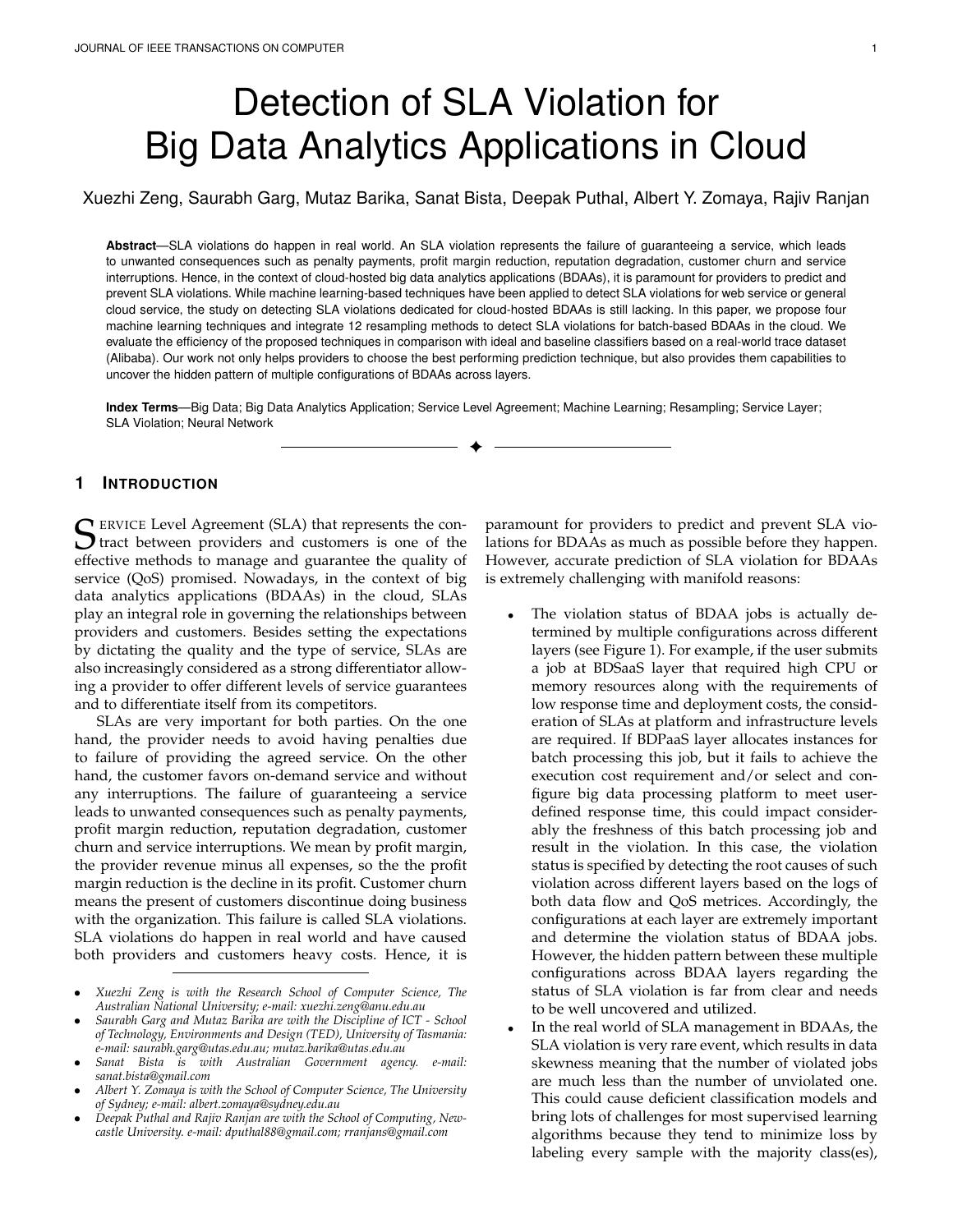

Fig. 3. Top 10 techniques measured by accuracy



Fig. 4. Top 10 techniques measured by precision

pared with the Baseline classifier (accuracy  $= 90.56\%$ ). It is concluded that random forest is the technique winning the top accuracy value.

From Figure 4, it is found that among the top 10 prediction techniques, only one uses the undersampling technique (one-sided selection), the remaining are all oversampling techniques. One-sided selection (OSS) performs better in achieving high precision compared with other resampling techniques. Take random forest (RF) as an example, the precision value of RF plus OSS is higher than RF plus other resampling techniques. However, the precision of OSS plus OSS (91.69%) is slightly lower than the precision of RF without using resampling techniques (93.28%). This is the same case for RF plus OSS, and extreme gradient boosting (XGB) plus OSS. Notably, these top ten prediction techniques significantly outperform the baseline classifier with the precision value only 0. It is concluded that random forest is the technique winning the top precision value.

According to Figure 5, it is clearly seen that the highest recall value (97.15%) is achieved by XGB plus NearMiss-2. For the predictors of XGB and RF, it is also observed that NearMiss-2 outperforms its counterpart NearMiss-1 regarding recall value. For instance, the recall value of NearMiss-2 plus XGB is 2.92% higher than that of NearMiss-1 plus XGB. Similarly, the recall value of NearMiss-2 plus RF is 2.86% higher than that of NearMiss-1 plus RF. Moreover, it is interesting to find that ANN occupies three positions (i.e., ANN + Boderline-2, ANN +NearMiss-1, and ANN + ADASYN) in the top 10 prediction techniques regarding



Fig. 5. Top 10 techniques measured by recall



Fig. 6. Top 10 techniques measured by  $F_2$ 

recall value. Specifically, ANN plus Borderline-2 surpasses ANN plus NearMiss-1, and ANN plus NearMiss-1 performs slightly better than ANN plus ADASYN. Since the recall value of Baseline classifier is only 0, these top 10 prediction techniques considerably improve their recall value. It is concluded that XGB plus NearMiss-2 is the technique winning the top recall value.

Figure 6 shows that RF and XGB play a dominant role in those techniques achieving top ten  $F_2$  value. From the perspective of resampling techniques, the top ten  $F_2$  value is only achieved by oversampling techniques. Especially, SMOTE, its variants the family of Borderline, two combined resampling method (SMOTE-Tomek and SMOTE-ENN), and random oversampling (ROS) are the most outstanding methods to get high  $F_2$  value. RF beats XGB regarding  $F_2$ score because the top 4  $F_2$  value are all achieved by RF. Specifically, RF plus Borderline-2 won the top  $F_2$  value, followed by RF plus SMOTE-ENN, RF plus SMOTE, and RF plus Borderline-1. It is concluded that random forest (RF) plus Borderline-2 is the technique winning the top  $F_2$  value.

Figure 7 presents that still RF and XGB stand out in the top ten ROC. Regarding resampling techniques, the top ten ROC value are dominantly achieved by oversampling techniques. Only one undersampling technique (random undersampling) achieved a decent ROC value. Especially, random oversampling (ROS), SMOTE, its variants the family of Borderline, ADASYN, two combined resampling method (SMOTE-Tomek and SMOTE-ENN), and random undersampling are the most superior methods to get high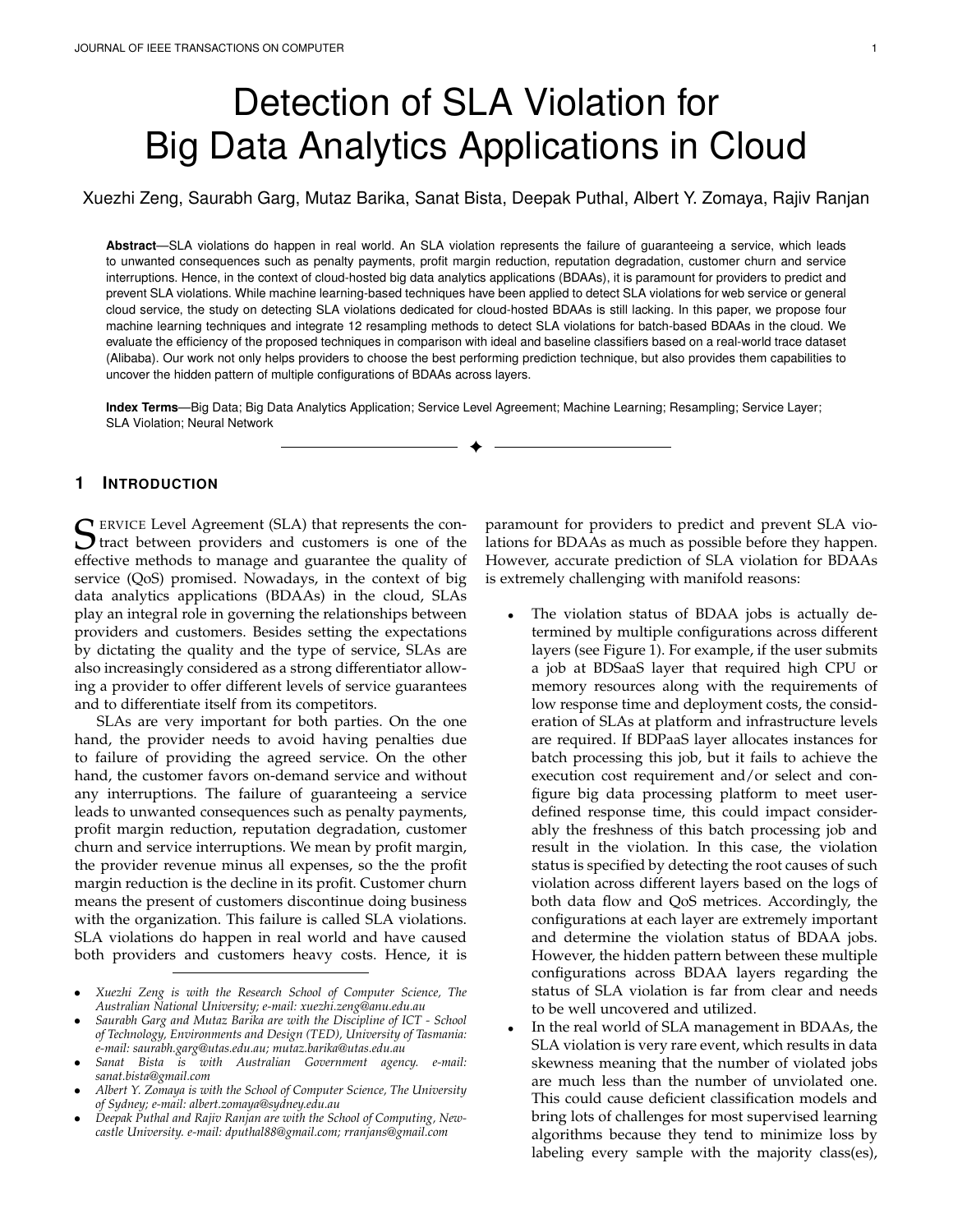

Fig. 7. Top 10 techniques measured by ROC

ROC value. This time XGB excels RF because the top 8 ROC value are all achieved by XGB. Specifically, XGB plus ROS ranks the top, followed by XGB plus Borderline-2, and XGB by SMOTE-ENN. It is concluded that extreme gradient boosting (XGB) + random oversampling (ROS) is the technique winning the top ROC value.

We summarise our finding as follows:

- The technique of winning the top accuracy and precision value: RF.
- The technique of winning the top recall value: XGB + NearMiss-2.
- The technique of winning the top  $F_2$  value: RF + Borderline-2.
- The technique of winning the top ROC value:  $XGB +$ ROS.

# **11 MATHEMATICAL MODEL AND ASSUMP-TIONS ON PROVIDERS' PROFIT**

So far, we identified the four prediction techniques in achieving the highest value of accuracy, precision, recall,  $F_2$  and ROC respectively. However, it is not clear for providers how each prediction technique impacts the profit they can earn. Hence, providers would not be able to choose which prediction technique is best given their workload characteristics. In order to answer this question, we further investigate the capability of these 4 prediction techniques in achieving the profit and compare them with the Ideal and Baseline classifiers.

For clarity and quick reference, we develop a set of mathematical symbols in Table 5 to characterize the elements in our mathematical model frequently used hereafter.

For simplicity, we assume that each job  $J_i$  in  $J$  shares the equal expense  $E$  and revenue  $R$ , hence, their profit margin is also equal. Therefore, we have the following formulas:

$$
Margin = \frac{R - E}{R}
$$

 $Profit_{max} = Margin R (N_{TN} + N_{FP})$ 

Profit of the provider will be dependent on how many jobs that are not violated. Therefore, number of false positive and true negatives are considered to calculate the profit.

## **11.1 Admission Control Policy and Profit Loss Matrix**

Given the outcome of each prediction technique, providers consider the following admission control policies shown in Table 6 in order to optimize their profit:

TABLE 5 Notation used in the mathematical model of providers' profit

| Symbols             | Description                                                                             |  |
|---------------------|-----------------------------------------------------------------------------------------|--|
|                     | A set of batch jobs or workloads                                                        |  |
| $J_i$               | a batch job or workload instance in J                                                   |  |
| $\overline{N}_{TN}$ | The quantity of True Negative $(TN)$ jobs in $J$                                        |  |
| $N_{FP}$            | The quantity of False Positive (FP) jobs in J                                           |  |
| $N_{FN}$            | The quantity of False Negative (FN) jobs in $J$                                         |  |
| $\overline{N_{TP}}$ | The quantity of True Positive (TP) jobs in $J$                                          |  |
| $E_i$               | The expense of processing a job $J_i$                                                   |  |
| $\overline{R_i}$    | The revenue that a provider receives if he processes the                                |  |
|                     | job $J_i$ successfully                                                                  |  |
| $E_i$               | the expense of processing a job $J_i$                                                   |  |
| Margin <sub>i</sub> | The profit margin that a provider makes if successfully                                 |  |
|                     | processing a job $J_i$                                                                  |  |
| PenaltyRate         | The penalty ratio when a provider violated SLA                                          |  |
| Profit <sub>I</sub> | The actual profit that a provider makes after processing                                |  |
|                     |                                                                                         |  |
| $Profit_{max}$      | The maximum amount of profit the provider can make                                      |  |
| ProfitRatio         | The percentage of the actual profit after processing J                                  |  |
|                     | over the maximized profit that a provider makes. It is<br>defined by $\frac{Profit}{i}$ |  |
|                     | defined by $\frac{P1U11}{Prof\underline{I}tmax}$                                        |  |

TABLE 6 Admission control policy matrix by providers

|                           | Violated (Real) | Non-Violated (Real) |
|---------------------------|-----------------|---------------------|
| Violated (Prediction)     | Reject          | Reject              |
| Non-Violated (Prediction) | Accept          | Accept              |

- Accept: provider will accept a batch job  $J_i$  if it is predicted as "non-violated". In this case,  $N_{TN}$  plus  $N_{FP}$  jobs will be accepted by providers.
- Reject: providers will reject a batch job  $J_i$  if it is predicted as "violated". In this case,  $N_{FN}$  plus  $N_{TP}$ batch jobs will be rejected by providers.

According to Table 6, there are four situations considered:

- TN (True Negative): means a job  $J_i$  is actually "nonviolated" and the prediction technique successfully predicts it as "non-violated". This is a good situation, and hence no profit loss will be produced. Clearly, providers will accept this job  $J_i$
- FN (False Negative): means a job  $J_i$  is actually "violated" and the prediction technique misclassifies it as "non-violated". In this case, providers will accept this job  $J_i$ . However, processing  $J_i$  in the production environment will cause loss not only the cost E, but also the penalty (equals to *PenaltyRate*  $E$ ) generated due to SLA violation contract. The total profit loss can be calculated as  $(1+PenaltyRate)$  E
- TP (True Positive): means the job  $J_i$  is actually "violated" and the prediction technique successfully predicts it as "violated". This is a good situation and providers would reject  $J_i$ . In this case, no profit loss will be produced
- FP (False Positive): means the job  $J_i$  is actually "nonviolated" and the classifier mistakenly predicts it as "violated". In this case, providers will reject to process this job  $J_i$ . However, giving up processing  $J_i$ in the production environment will cause the profit loss with the value of  $(R \t E)$ .

As profit loss is generated either by accepting or rejecting admission control policy, matrix based on the profit loss of every decision can be derived from the above admission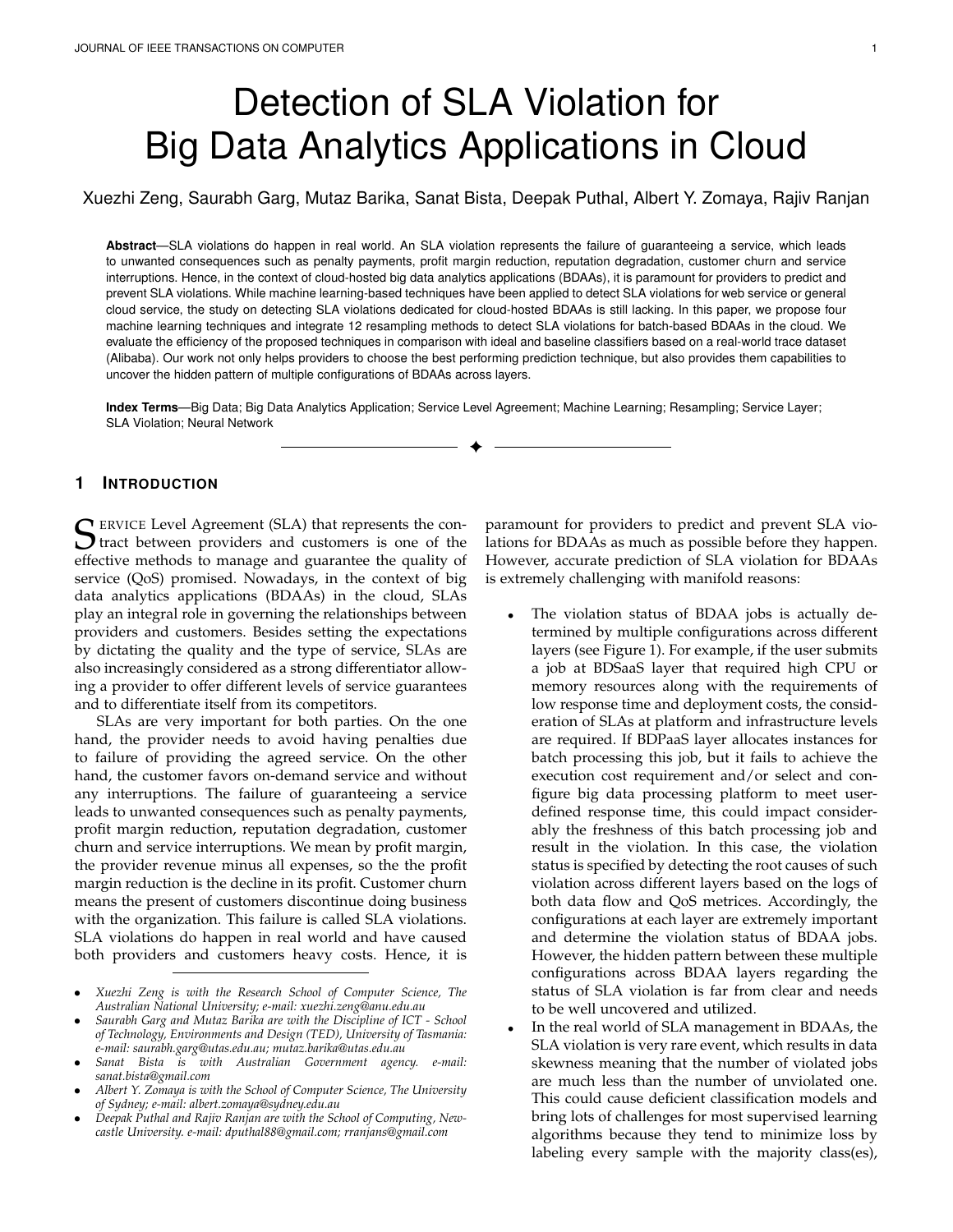TABLE 7 Profit loss matrix for SLA violation detection problem (Unit: \$/job)

|                           | Violated (Real)      | Non-Violated (Real) |
|---------------------------|----------------------|---------------------|
| Violated (Prediction)     |                      | $-(R-E)$            |
| Non-Violated (Prediction) | $(1+PenaltyRatio)*E$ |                     |

TABLE 8 Different combination of PenaltyRate and ProfitMargin

| PenaltyRate PenaltyMargin |     | Comment                                   |
|---------------------------|-----|-------------------------------------------|
| 0.1                       | 0.1 | Low Penalty Rate, Low Profit Margin       |
| 0.25                      | 0.1 | Medium Penalty Rate, Low Profit Margin    |
|                           | 0.1 | High Penalty Rate, Low Profit Margin      |
| 0.1                       | 0.2 | Low Penalty Rate, Medium Profit Margin    |
| 0.25                      | 02  | Medium Penalty Rate, Medium Profit Margin |
|                           | 02  | High Penalty Rate, Medium Profit Margin   |
| 0.1                       | 0.3 | Low Penalty Rate, High Profit Margin      |
| 0.25                      | 0.3 | Medium Penalty Rate, High Profit Margin   |
| 1                         | 0.3 | High Penalty Rate, High Profit Margin     |

control matrix and can be useful to evaluate the business value (profit-oriented) of a prediction technique. The details of profit loss information are shown in Table 7.

#### **11.2 The Formulation of a Provider's Profit**

Now, we can derive the formula of a provider's profit Prof it  $J$  after processing  $J$  based on the SLA violation detection outcome by a particular prediction technique.

 $Profit:$  $(R-E)*(N_{TN}+N_{FP})-(1+PenaltyRate)*E*N_{FN}-(R-E)*N_{FP}$ 

 $= Margin \times R \times N_{TN} - (1 + PenaltyRate) \times R \times (1 - Margin) \times N_{FN}$ 

The final profit will depend on the number of nonviolations predicated corrected and the number of violations that are not predicated correctly.

Then, the ProfitRatio can be calculated according to the following formula:

$$
ProfitRatio = \frac{Profit_{J}}{Profit_{max}} = \frac{Margin * R * N_{TN} - (1 + PenaltyRate) * R * (1 - Margin) * N_{FN}}{Margin * R * (N_{TN} + N_{FP})} = \frac{Margin * N_{TN} - (1 + PenaltyRate) * (1 - Margin) * N_{FN}}{Margin * (N_{TN} + N_{FP})}
$$

It is seen that ProfitRatio is irrelevant with the revenue R, but dependents on the PenaltyRate and ProfitMargin. To explore how a provider's profit varies as the PenaltyRate and ProfitMargin changes given by the outcome of a prediction technique, we consider three types of PenaltyRate = [Low, Medium, High], which matches Alibaba's SLA definition [21], and three different types of ProfitMargin = [Low, Medium, High]. Their possible combinations are detailed in Table 8.

# **12 EXPERIMENTS AND DISCUSSION**

To measure how much profit a prediction technique can generate based on its prediction outcome, we calculate the value of ProfitRatio using the above formula for each of the four prediction techniques over the nine different combinations of PenaltyRate and ProfitMargin described in Table 8. The result in comparison with the ProfitRatio value of the Ideal and Baseline classifier is shown in Figure 8.

It is found that for each prediction technique using the same PenaltyRate, the value of ProfitRatio increases as the profit margin increases. This is because providers can get more profit from a prediction technique that correctly predicts more true negative jobs. For example, XGB plus NearMiss-2 (the top recall winner) increases its ProfitRatio

Overall, XGB plus ROS and RF plus Borderline-2 are the top two prediction techniques to acquire profit. Next is RF (the top accuracy and precision value winner), while XGB+NearMiss-2 (the top recall value winner) ranks the last. Specifically, when a low profit margin is applied, it is seen that XGB plus ROS (the top ROC winner) clearly outperforms RF plus borderline-2 (the top  $F_2$  value). The most improvement ratio by XGB+ROS over RF+borderline-2 is 11.7% when a high PenaltyRate is set. On the contrary, if a high profit margin is set, it is seen that RF plus borderline-2 (the top  $F_2$  value) is slightly stronger than XGB plus ROS (the top ROC winner) regarding the capability of making a profit. Similarly, if a medium profit margin is applied, RF plus borderline-2 (the top  $F_2$  value) is gently better than XGB plus ROS (the top ROC winner) except a high PenaltyRate is set.

Even though XGB plus NearMiss-2 achieves the top recall value, it performs worse in maximizing the profit. The reason is that XGB+NearMiss-2 featured by a very high recall value (97.15%) and an extremely low precision value (only 13.64%), suffers lots of false positive cases. According to the admission control policies, lots of false positive misclassification makes providers reject these batch jobs, and hence causes a heavy loss of profit. Comparatively, RF plus borderline-2 (precision =  $75.36\%$ , recall =  $86.02\%$ ), XGB plus ROS (precision  $= 59.12\%$ , recall  $= 92.43\%$ ), and RF (precision  $= 93.28\%$ , recall  $= 74.08\%$ ) reasonably balanced the precision and recall, and hence they achieve a more decent profit.

Moreover, it is observed that the Baseline classifier fluctuates significantly over the nine combinations of PenaltyRate and ProfitMargin. Specifically, when a low profit margin is applied, the profit it gets is minus. This is because the precision and recall value of Baseline classifier is zero, which causes a very high penalty, and the benefit from correctly predicting true negative jobs is very limited when a low profit margin is set. This situation has been changed since higher profit margins (e.g., medium ProfitMargin and high ProfitMargin) are applied. It can be concluded that RF plus borderline-2 and XGB plus ROS are the two best prediction techniques that provider can make optimal profit based on their prediction outcome of SLA violation.

It is worth noting that both RF and XGB provide human interpretable results. According to the aforementioned working mechanism of RF and XGB, multiple single decision trees are generated and work together towards the final prediction outcome. Each single decision tree provides a very intuitive way to understand how it works on the prediction because it follows a method of decision-making that is very similar to how humans make decisions with a chain of simple rules. Both RF and XGB can visualize any single decision trees inside them. An example of the selected single decision trees (the depth of the tree is set to 3 for better visualization) for RF and XGB respectively is shown in Figure 7 in Appendix H. It is observed from Figure 7(a) that among totally five appeared features, there are three features (i.e.,X6,X7, and X8) belong to BDPaaS layer. Similarly, according to Figure 7(b), among totally five appeared features, there are four features (i.e.,X4,X5,X7, and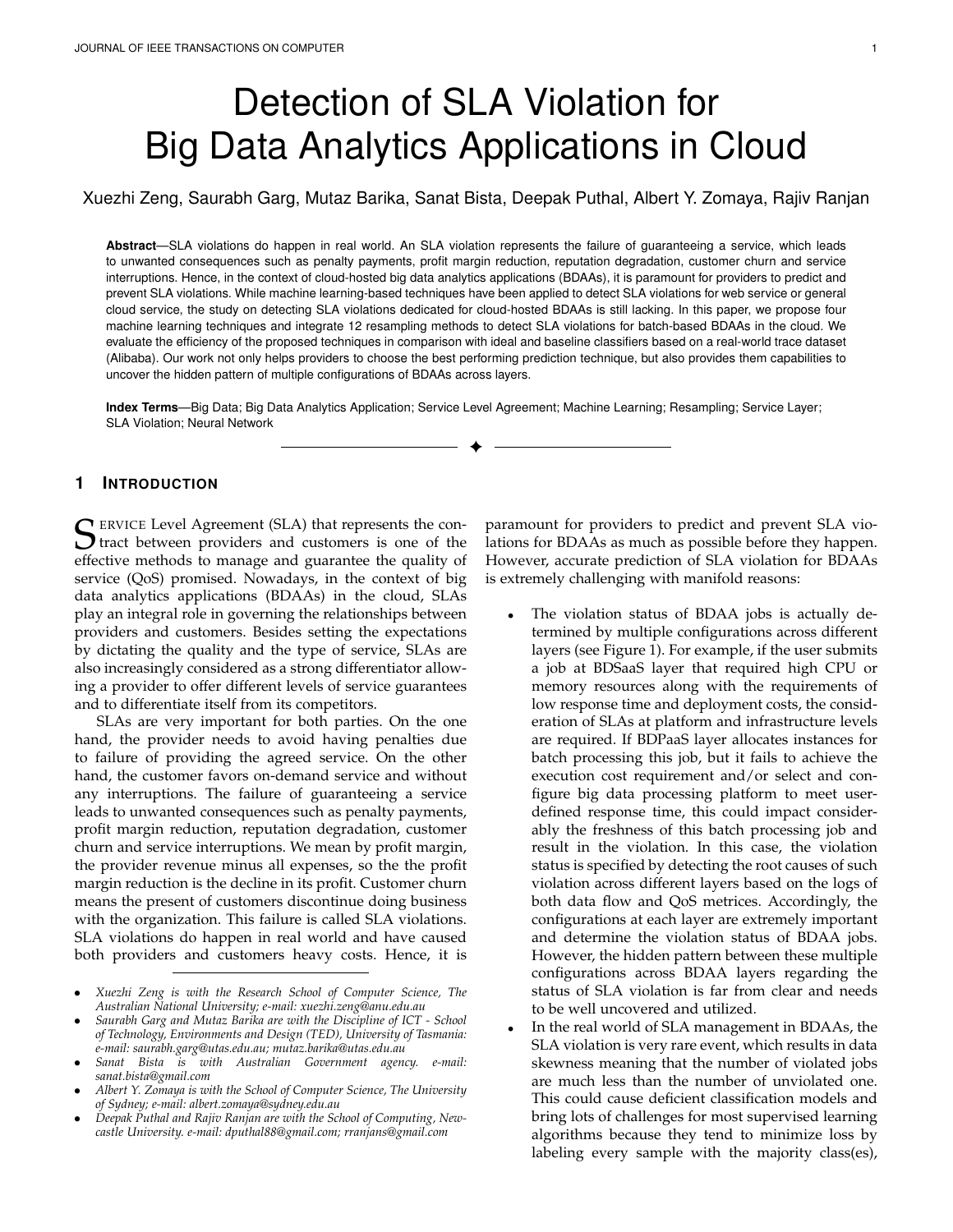X8) belong to BDPaaS layer. This demonstrates that the features at BDPaaS layer (i.e.,X4X8) play a dominant part in determining the final violation status compared to other features from BDSaaSand CIaaS layer.

In addition, both RF and XGB allow us to disclose each feature's importance playing in the classification of SLA violation. Based on our well-trained model, the average importance of these ten features based on 10-fold stratified cross validation is shown in Figure 9(a) for RF plus Borderline-2 and in Figure 9(b) for XGB plus ROS respectively. It is observed that the real\_cpu\_max has the highest contribution, followed by memory\_requested and the number of instances for XGB plus ROS. Also, it is seen that the real cpu max has the top contribution, next is real\_cpu\_avg, followed by real\_mem\_avg for RF + Borderline-2. Moreover, *memory\_capacity* and cpu requested have much lower contributions than other features in both RF and XGB predictors.

Further, we aggregate the feature importance by layers and present the graphical representation in Figure 10. It is found that for XGB plus ROS, the aggregated features importance at BDPaaS layer is dominant, occupying 63%, roughly two times than that at BDSaaS layer (29%), and eight times than that at CIaaS layer (8%). Similarly, for RF plus Borderline-2, the aggregated features importance at BDPaaS layer is also dominant, occupying 72%, roughly three times than that at BDSaaS layer (20%), and nine times than that at CIaaS layer (8%).

It can be concluded that both XGB and RF attach more importance to the features from BDPaaS layer (i.e., real\_cpu\_max, real\_cpu\_avg, number\_of\_instances, and real\_mem\_avg) compared to the feature (cpu\_requested) at BDSaaS layer and feature (memory\_capcacity) at CIaaS layer. This is a further evidence that the features at BDPaaS layer (i.e.,  $X_4$   $X_8$ ) are determinant factors to detect final violation status.

Such findings uncover the hidden patterns of the multiple configurations across layers and provide insightful information to providers for decision making. Concretely, BDPaaS layer needs more attention that can better serve the batch job workloads. For example, at BDPaaS layer, scheduling a batch job that better allocates the CPU or memory or reasonably split the job into the number of instances can improve the efficiency in reducing SLA violations. On the contrary, paying attention to the capacity of memory or CPU at CIaaS layer or the requested CPU at BDSaaS layer, will generate insignificant efficiency in reducing the SLA violations.

## **13 CONCLUSIONS AND FUTURE WORKS**

In this paper, we addressed the problem of detecting SLA violations for a real cloud-hosted BDAA. We used the dataset that is newly released by Alibaba and contains detailed trace information regarding batch workloads among 1300 machines in 12 hours. We explored four diverse machine learning-based predictors (i.e., logistics regression, artificial neural network, random forest, and extreme gradient boosting) to detect the SLA violations. Since the dataset is heavily skewed, we also examined 12 different resampling techniques to handle the challenge of data skewness in



Fig. 8. The capability of a prediction technique in achieving profit on different PenaltyRatio and ProfitMargin combination



(a) Random forest plus Borderline-2



(b) Extreme gradient boosting plus random oversampling

Fig. 9. The average importance of each feature in RF and XGB